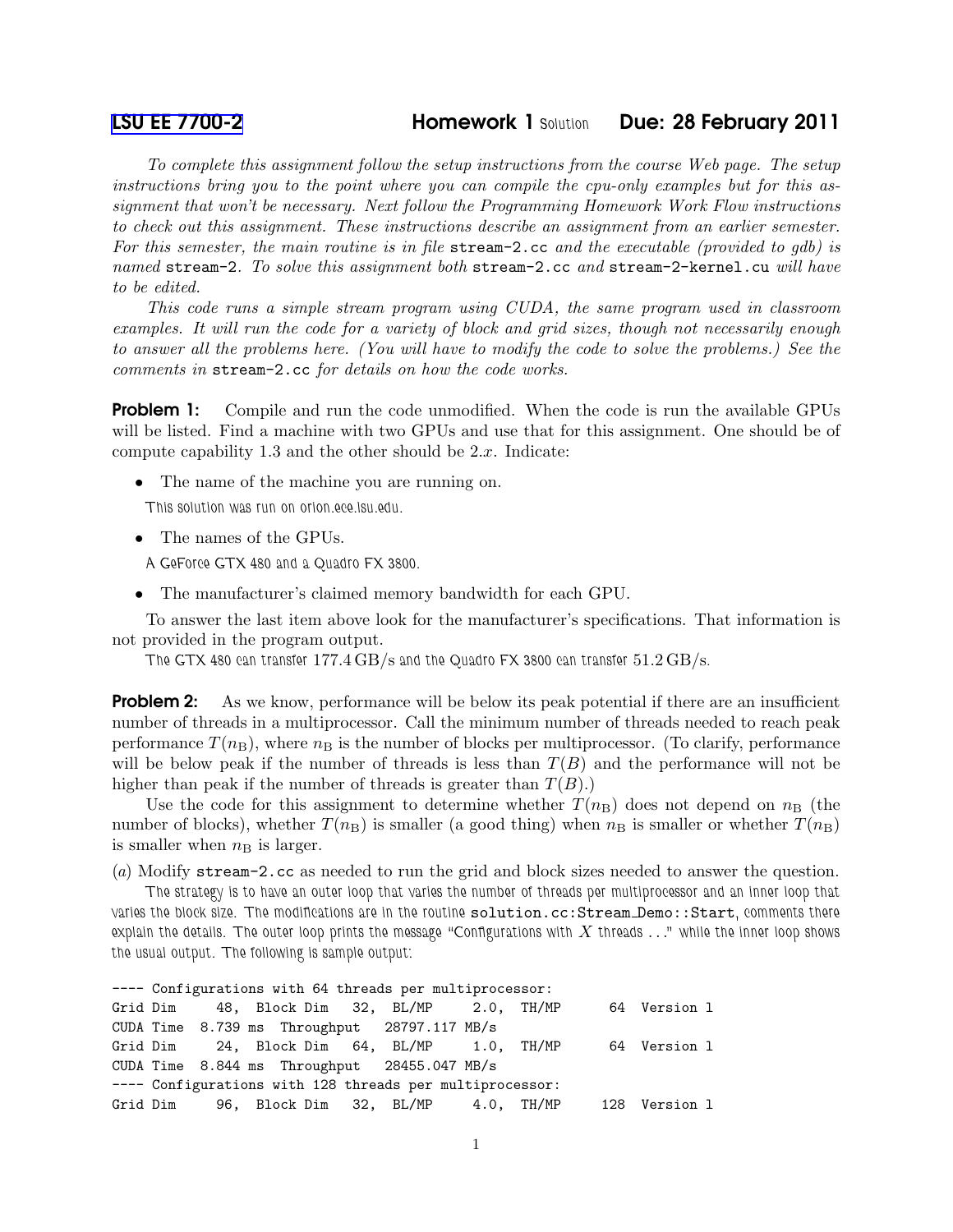```
CUDA Time 5.987 ms Throughput 42036.980 MB/s
Grid Dim 48, Block Dim 64, BL/MP 2.0, TH/MP 128 Version l
CUDA Time 6.005 ms Throughput 41904.820 MB/s
Grid Dim 24, Block Dim 128, BL/MP 1.0, TH/MP 128 Version l
CUDA Time 6.025 ms Throughput 41766.395 MB/s
```
*The output above shows two iterations of the outer loop (64 and 128 threads).*

(b) Answer the question above about  $n<sub>B</sub>$ . Indicate the configurations you ran and the results and comment on your confidence in the answer given the data collected and experiments performed.

*The data rate obtained is nearly the same (varying by less than 1%) for different configurations with the same number of threads per multiprocessor. Therefore for the Quadro FX 3800 it does not matter if threads are in the same or different blocks for the stream code. Some additional data is shown below, a shortened version of the full output:*

```
GPU 0: GeForce GTX 480 @ 1.40 GHz WITH 1535 MiB GLOBAL MEM
GPU 0: CAP: 2.0 MP: 15 TH/WP: 32 TH/BL: 1024 BL/GR 65535/65535/1
GPU 0: SHARED: 49152 CONST: 65536 # REGS: 32768
GPU 1: Quadro FX 3800 @ 1.20 GHz WITH 1023 MiB GLOBAL MEM
GPU 1: CAP: 1.3 MP: 24 TH/WP: 32 TH/BL: 512 BL/GR 65535/65535/1
GPU 1: SHARED: 16384 CONST: 65536 # REGS: 16384
Using GPU 1
Array size 4194304 elements, data size (in and out) 50.332 MB.
---- Configurations with 64 threads per multiprocessor:
Grid Dim 48, Block Dim 32, BL/MP 2.0, TH/MP 64 Version l
CUDA Time 8.739 ms Throughput 28797.117 MB/s
Grid Dim 24, Block Dim 64, BL/MP 1.0, TH/MP 64 Version l
CUDA Time 8.844 ms Throughput 28455.047 MB/s
---- Configurations with 128 threads per multiprocessor:
Grid Dim 96, Block Dim 32, BL/MP 4.0, TH/MP 128 Version l
CUDA Time 5.987 ms Throughput 42036.980 MB/s
Grid Dim 48, Block Dim 64, BL/MP 2.0, TH/MP 128 Version l
CUDA Time 6.005 ms Throughput 41904.820 MB/s
Grid Dim 24, Block Dim 128, BL/MP 1.0, TH/MP 128 Version l
CUDA Time 6.025 ms Throughput 41766.395 MB/s
---- Configurations with 256 threads per multiprocessor:
Grid Dim 192, Block Dim 32, BL/MP 8.0, TH/MP 256 Version l
CUDA Time 5.837 ms Throughput 43114.133 MB/s
Grid Dim 96, Block Dim 64, BL/MP 4.0, TH/MP 256 Version l
CUDA Time 5.828 ms Throughput 43181.367 MB/s
Grid Dim 48, Block Dim 128, BL/MP 2.0, TH/MP 256 Version l
CUDA Time 5.821 ms Throughput 43235.492 MB/s
Grid Dim 24, Block Dim 256, BL/MP 1.0, TH/MP 256 Version l
CUDA Time 5.822 ms Throughput 43225.754 MB/s
---- Configurations with 512 threads per multiprocessor:
Grid Dim 384, Block Dim 32, BL/MP 16.0, TH/MP 512 Version l
CUDA Time 5.878 ms Throughput 42816.965 MB/s
```
**Problem 3:** The code contains three kernels, dots\_loopless, dots\_stride\_large, and dots\_stride\_small. The original code just launches dots\_stride\_large, in this problem dots\_loopless will be launched, and dots\_stride\_small is for the next problem.

As its name suggests dots\_loopless does not contain a loop. It can be run if the total number of threads is equal to the number of array elements (by default  $2^{20}$ ). However, the code as written will never use it.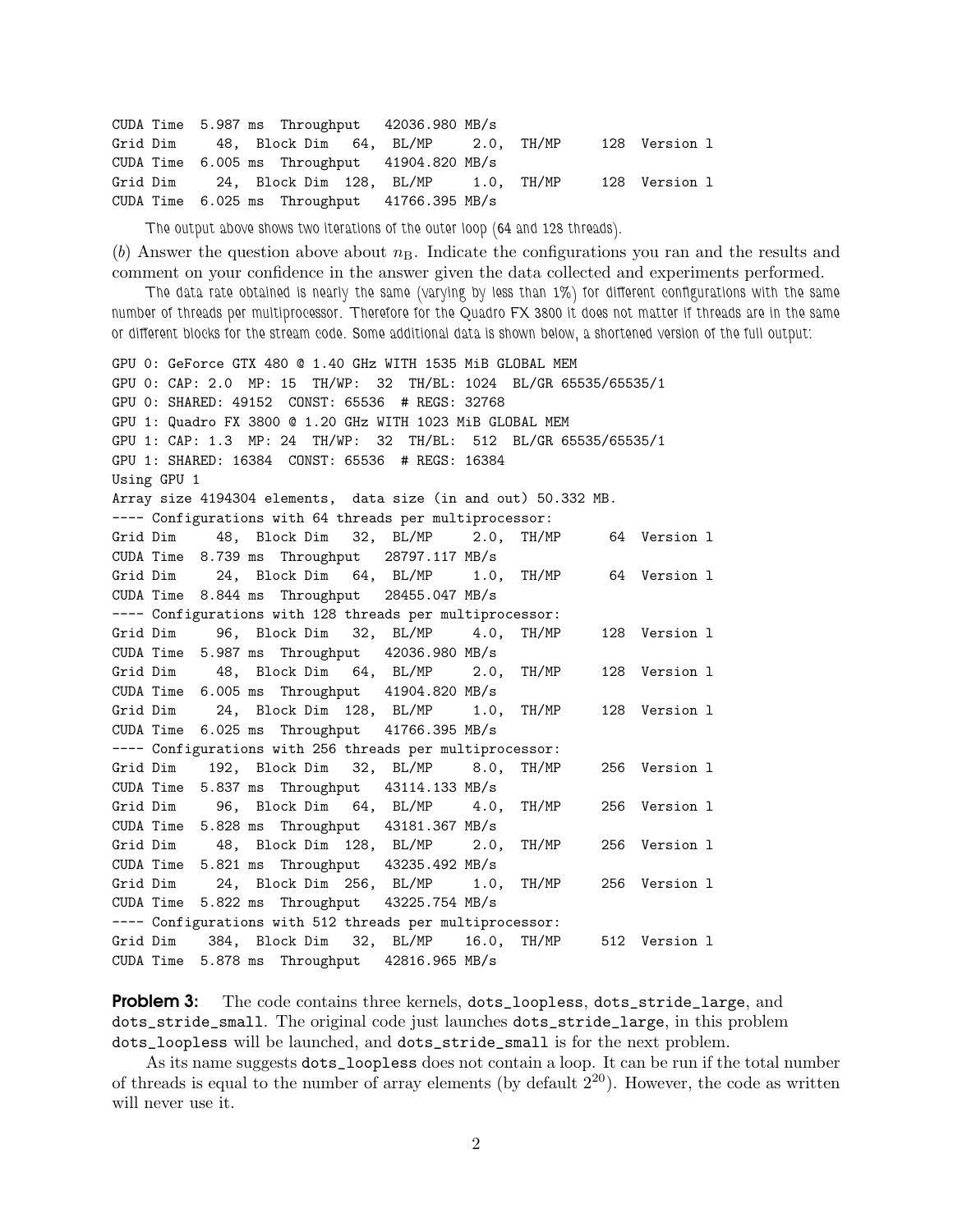(a) Modify routine dots\_launch so that dots\_loopless is run if the number of array elements per thread is one, otherwise dots\_stride\_large is run.

*The number of threads is simply the product of* blockDim *and* gridDim*. If this number is not greater than* the array size the loopless version can be launched. Two versions of the solution is shown, one in solutionkernel.cu:dots launch *the other in* solution.cc:Stream Demo::run*. Both pieces of code set a variable named* version *to* n *if the loopless kernel is to be run, a* switch *statement in* dots launch *looks at* version*. Excerpts appear below:*

```
In solution-kernel.cu:
  int thread_count = dg.x * db.x;if ( thread_count >= array_size ) version = 'n'; // Override version.
  switch ( version ) {
  case 'n': dots_loopless<<<dg,db>>>(); break;
  case 'l': dots_stride_large<<<dg,db>>>(); break;
  case 's': dots_stride_small<<<dg,db>>>>(); break;
  }
In solution.cc: version is passed to dots_launch.
   const char version =
```

```
array_size \leq db.x * dg.x ? 'n' :
short_stride ? 's' : 'l';
```
(b) Run experiments to determine if performance is any better running dots\_loopless than it is running dots\_stride\_large when there is one iteration per thread. Describe the experiments (block sizes, etc) and results.

*Configurations were run at block sizes 256, 512, and 1024. The best throughput, 43003 was slower, but only by a small amount, than the best iterating kernels.*

(c) Provide a possible reason for the results in the last part.

*The time for initialization done in iterating kernels, though longer per thread, is slower overall because their are fewer threads. For example, a throughput of 43196 was achieved by the stride large kernel at a block size of 256 and a* grid size of 24, for a total of 6144 threads, that's much less than  $\check{2}^22$  threads. Though total time spent initializing is *much higher in the loopless kernel, bandwidth is only slightly lower because it is limited by memory bandwidth.*

**Problem 4:** Modify routine  $\text{dots\_stride\_small}$  so that the array elements accessed by a block are contiguous. For example, if there are 1000 array elements and 10 blocks then block 0 should access 0-99, block 1 should access 100-199, etc. Be sure that the code still runs efficiently.

Modify dots\_launch so that it calls dots\_stride\_small. The stream-2.cc routine will be print an error message if the code executes incorrectly, look out for these. CUDA will give an error message if idx is out of range.

See the comments in solution-kernel.cu:dots\_stride\_small for details.

```
__global__ void
dots_stride_small()
{
 /// SOLUTION
 //
 // First, determine how many array elements each block should
  // access:
  //
```